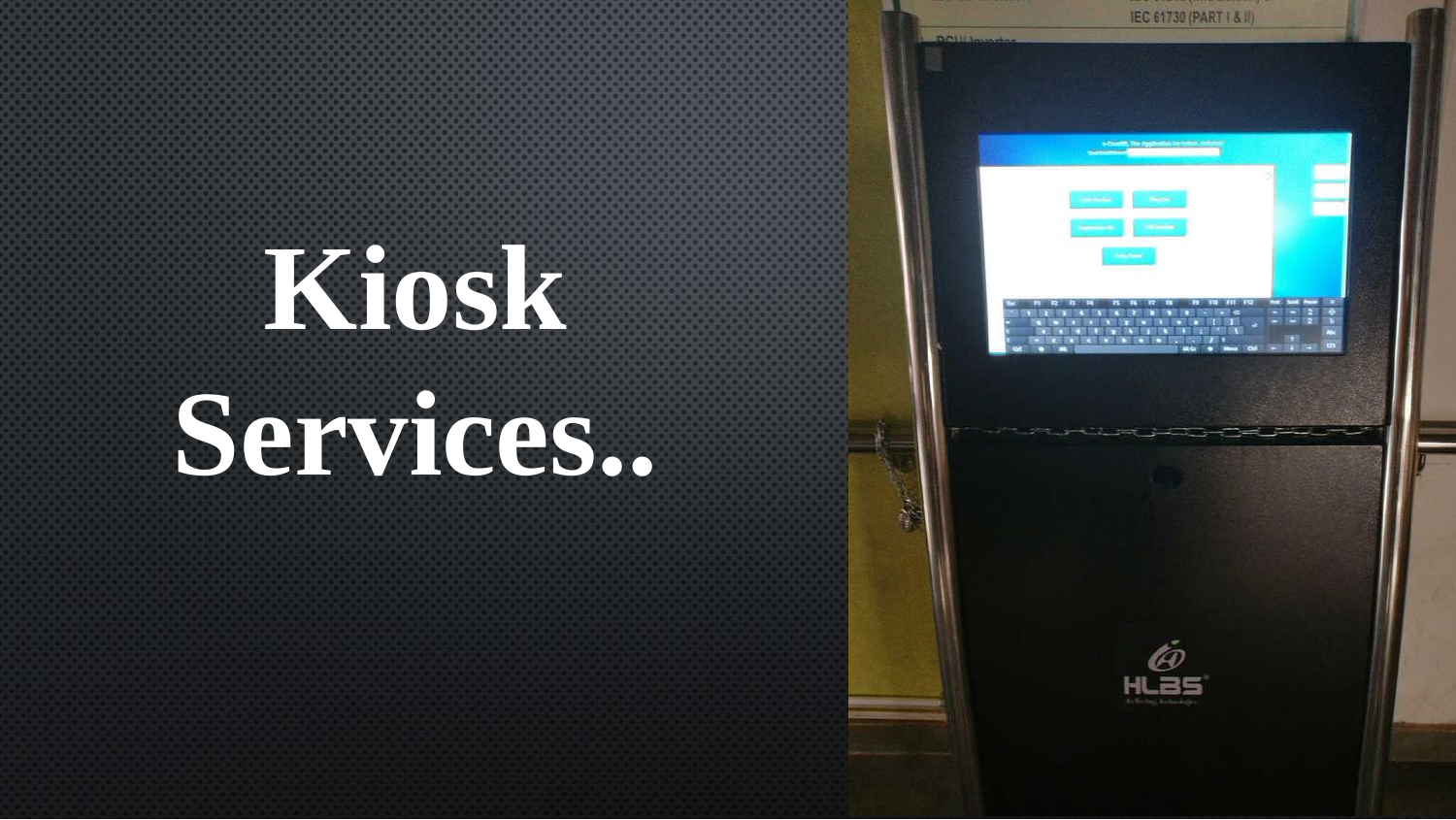

❖ Kiosk machines are installed in all Court Complexes.

Using the Kiosk machines you can search details related to eCourt Services.

You can find status of the Case, Cause List, Caveat, Pretrial Applications etc., of the Court Establishments connected through LAN.

The Searches can be made through: • CNR number Filing number **Registration** number Party Name • Court Name • *(It is available in Regional language also)*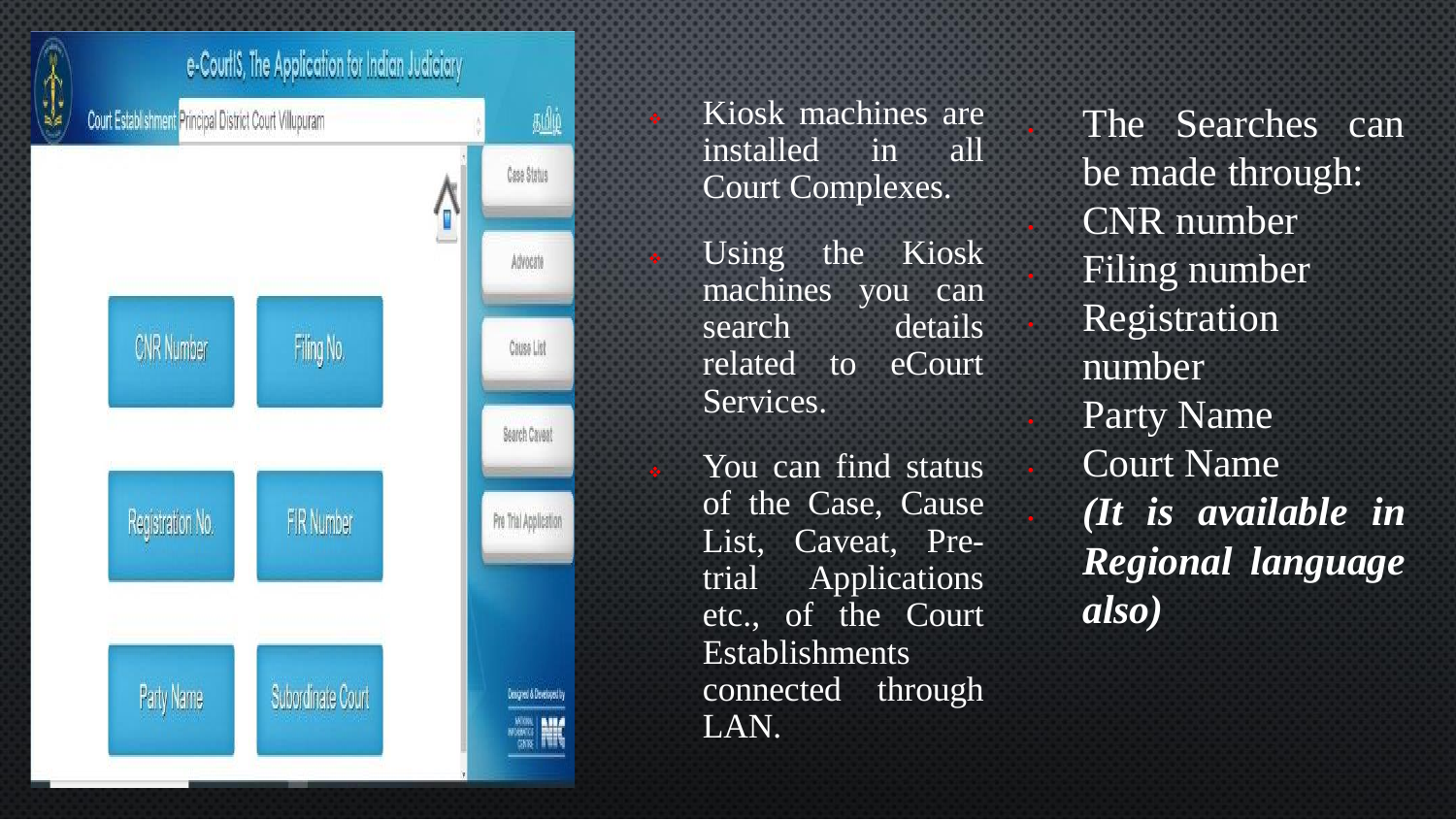

⚫ First you need to enter the name of the Court - Court Establishment from which you require details

தமிழ்

Then you can use the mode of search – CNR number, Filing number etc . ,

In the given image the search is through CNR number

⚫ CNR number is unique 16 digit identification number for each case

⚫ CNR number of a particular case can be taken from your Case History .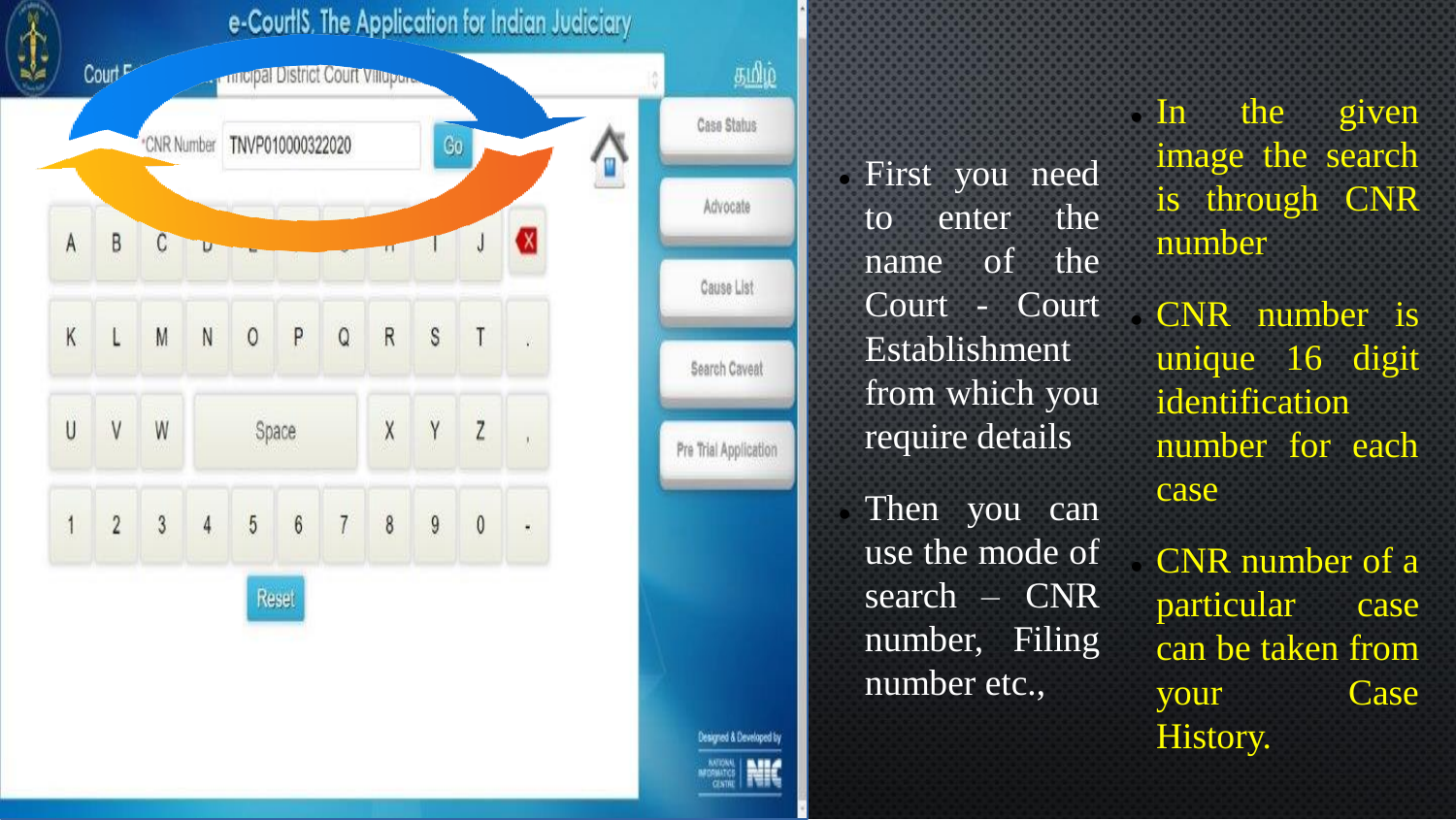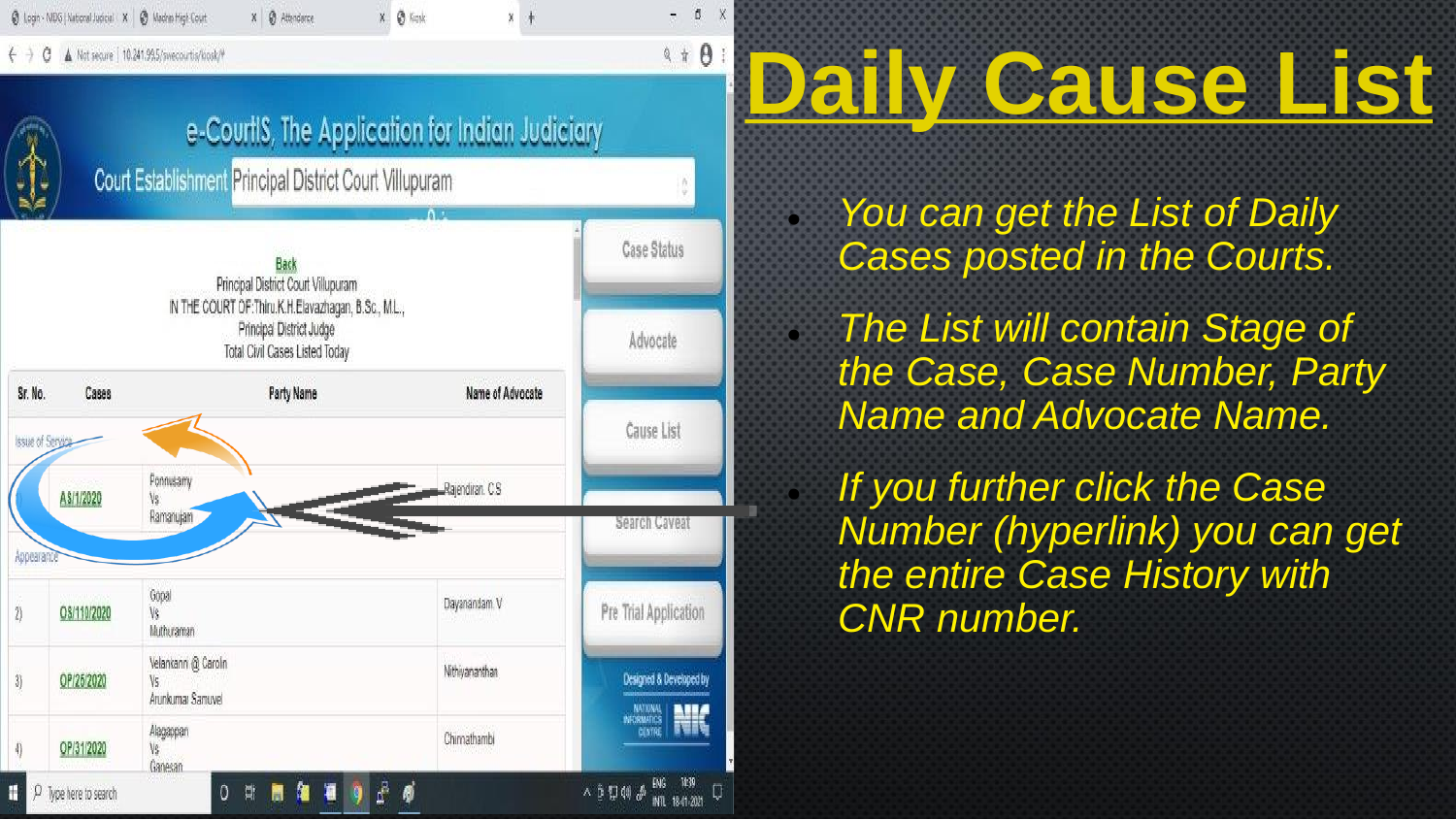#### **SEARCH USING FILING NUMBER**

#### e-Courtis, The Application for Indian Judiciary



The Cases filed by you – through efiling, Centralized Filing Counter etc., can be viewed using the filing number.

Jesigned & Developed by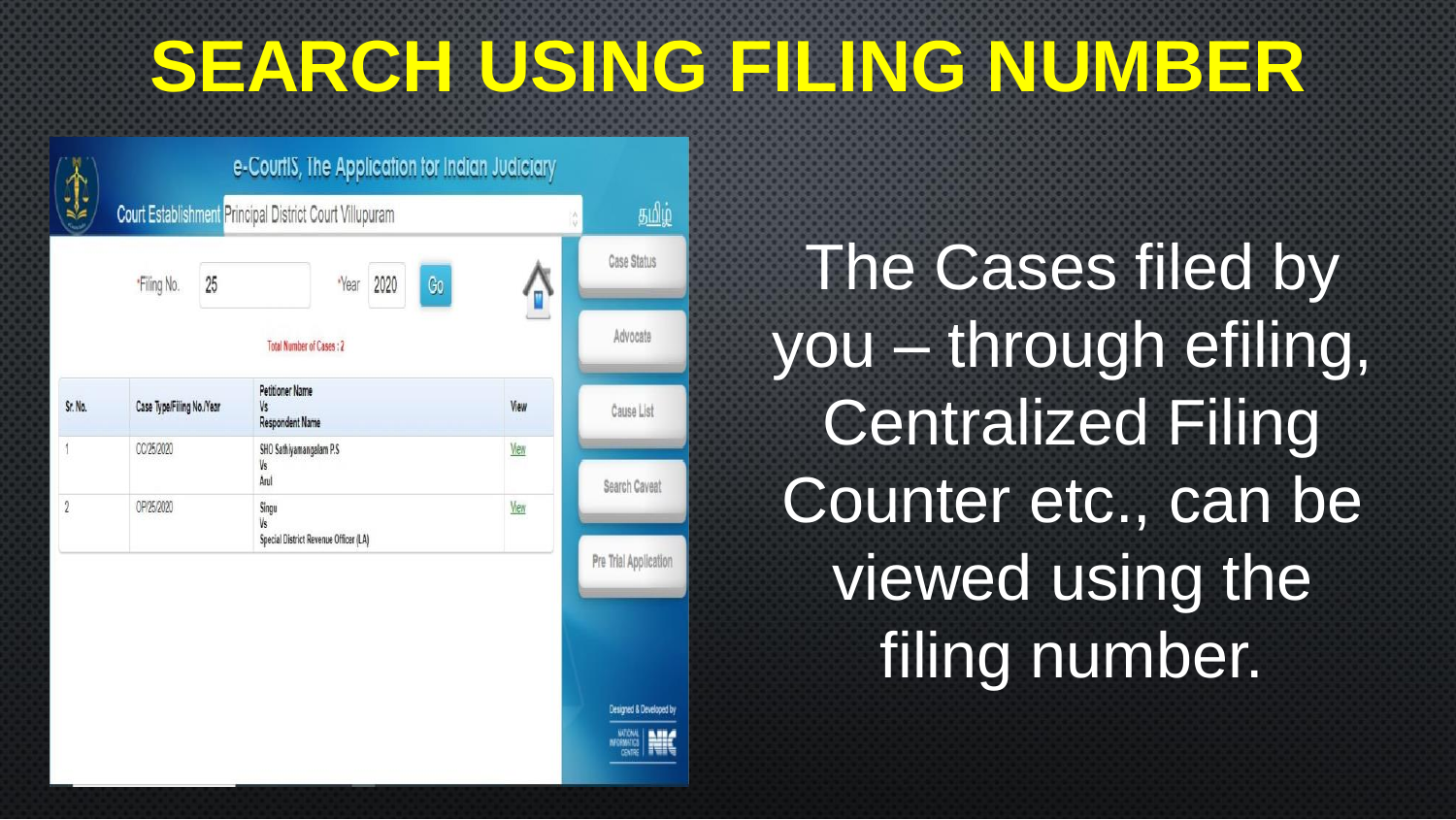#### **CAVEAT SEARCH**

|             |       | Search Caveat                                              |  |
|-------------|-------|------------------------------------------------------------|--|
|             |       | CAnywhere C Starting With C Subordinate Court C Caveat No. |  |
| Caveat No.: | Year: | Go                                                         |  |

| Case Status             |  |
|-------------------------|--|
| Advocate                |  |
| Cause List              |  |
| Search Caveat           |  |
| Pre Trial Application   |  |
|                         |  |
| Designed & Developed by |  |
| <b>PORMATICS NEWS</b>   |  |

#### **You can search and find the Caveat details if you know the Caveat Number and Year**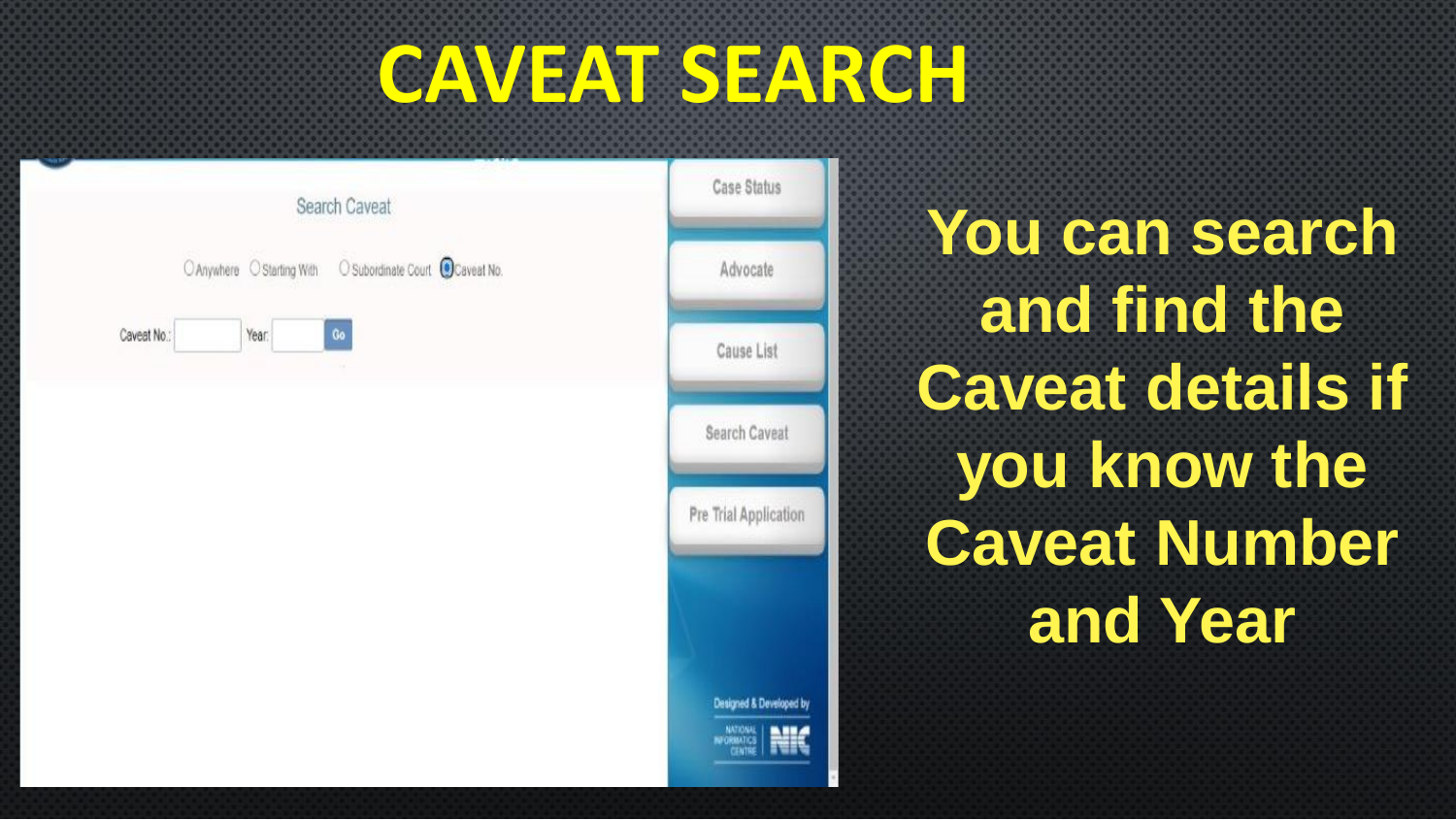#### **CAVEAT SEARCH BY NAMES**

| e-CourtIS, The Application for Indian Judiciary<br>Court Establishment Principal District Court Villupuram | io.                           |
|------------------------------------------------------------------------------------------------------------|-------------------------------|
| Search Caveat                                                                                              | Case Status                   |
| CAnywhere Starting With<br>O Subordinate Court O Caveat No.<br>*Caveator Name                              | Advocate                      |
| Caveatee Name:<br>Go                                                                                       | Cause List                    |
|                                                                                                            | Search Caveat                 |
|                                                                                                            | <b>Pre Trial Application</b>  |
| e-CourtIS, The Application for Indian Judiciary<br>Court Establishment Principal District Court Villupuram | Designed & Developed by<br>æ. |
| Search Caveat                                                                                              | <b>Case Status</b>            |
| C Anywhere Starting With<br>O Subordinate Court O Caveat No.                                               | Advocate                      |
| *Caveator Name/Caveatee Name:<br>Caveator Name C Caveatee Name Co                                          | Cause List                    |
|                                                                                                            | Search Caveat                 |
|                                                                                                            | Pre Trial Application         |

If you are not aware of the Caveat number you can search using Caveator/ Caveatee name by choosing anywhere option or starting with option.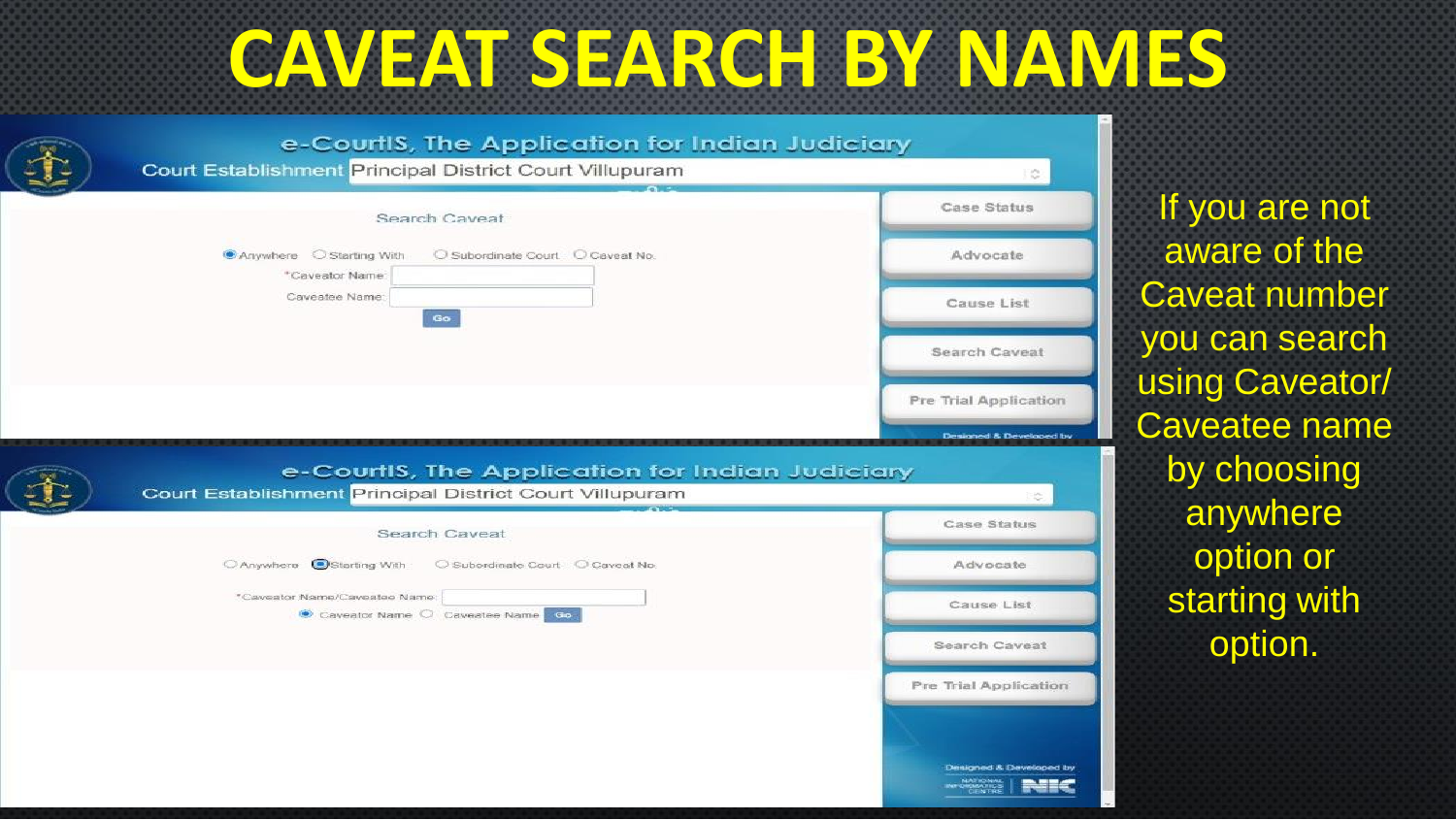# **CAVEAT SEARCH FOR APPEALS**

e-CourlIS, The Application for Indian Judiciary **Court Establishment Principal District Court Villupuram** Case Status Search Caveat CAnvwhere C Starting With C Subordinate Court C Caveat No. Advocate First Appellate Court Cause List TAMILNADU-33 State: District Viluppuram-7 **Search Caveat** Subordinate Court Name Select Case No. Filing No. Pre Trial Application \*Case Type: Select Filing No. Year Date of Decision:

In matters wherein appeals are filed you can find caveat details of the Appellate court by entering the Subordinate Court (Lower Court) details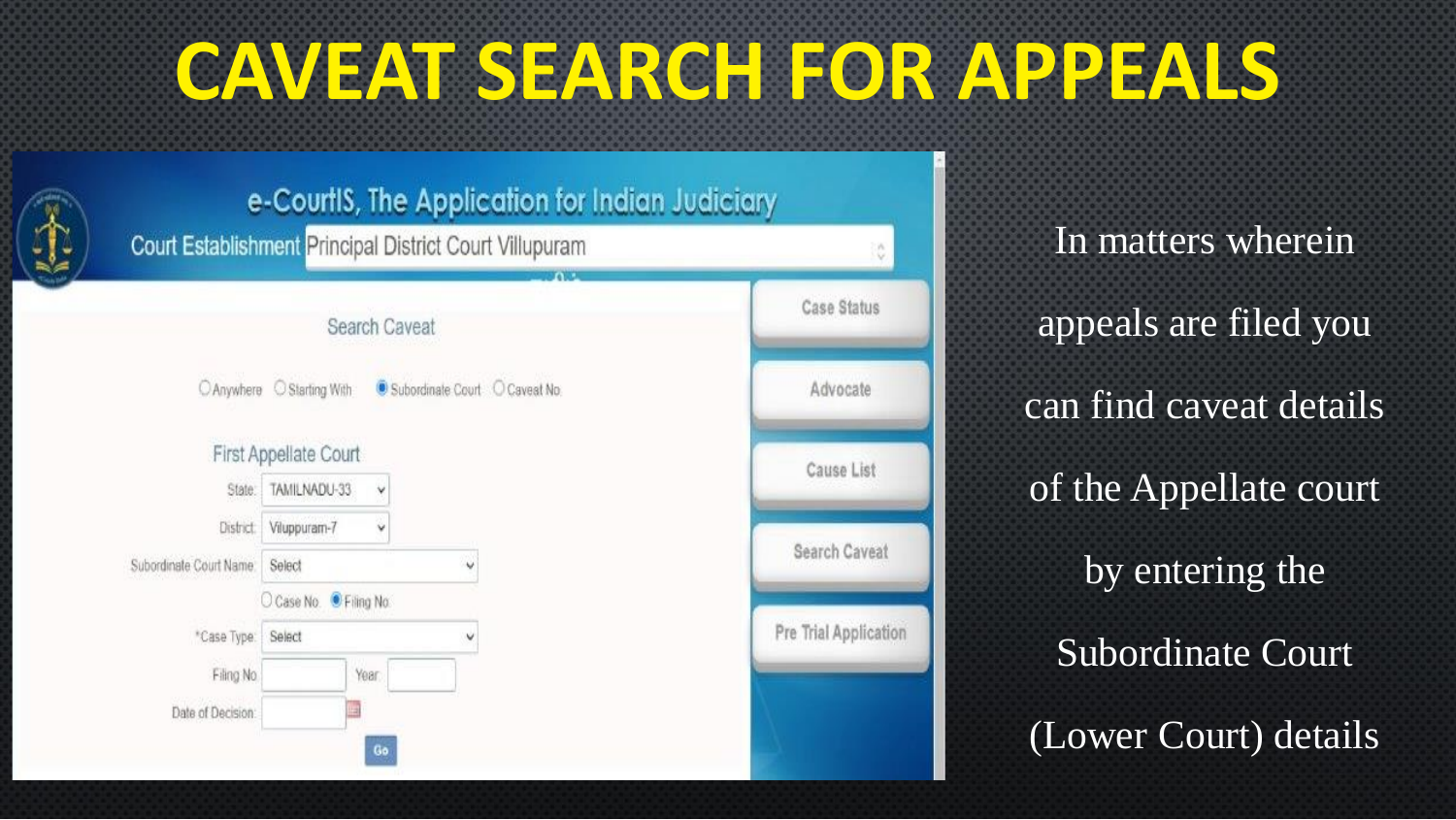# **SEARCH BY ADVOCATE NAME**



**Through Advocate Search option you can search and find the case details – pending, disposed and both by entering the representing Counsel Name.**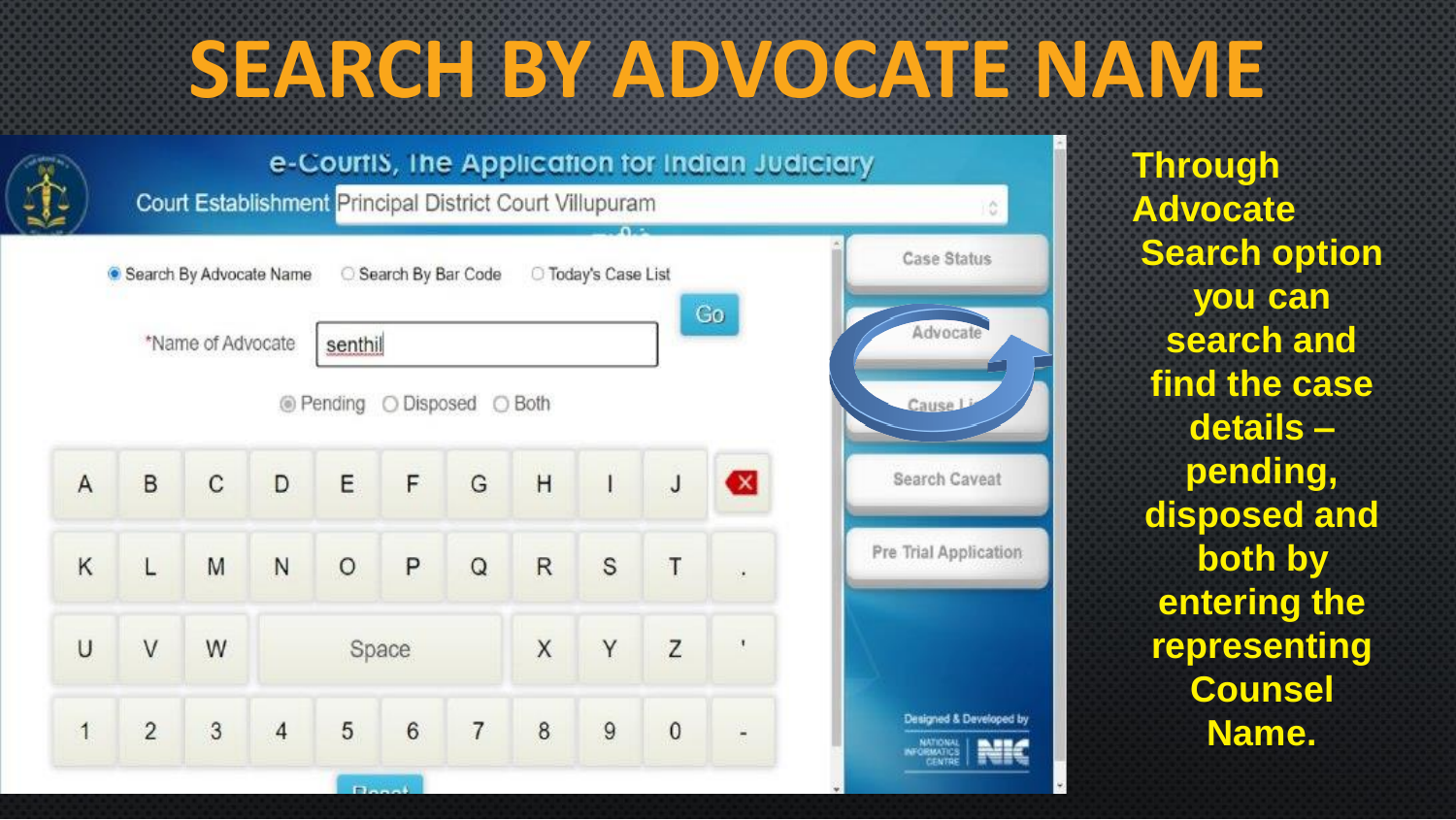**OTHER SEARCHES**

*Similarly you can Search Cases using Party Name, Registration Number etc.*